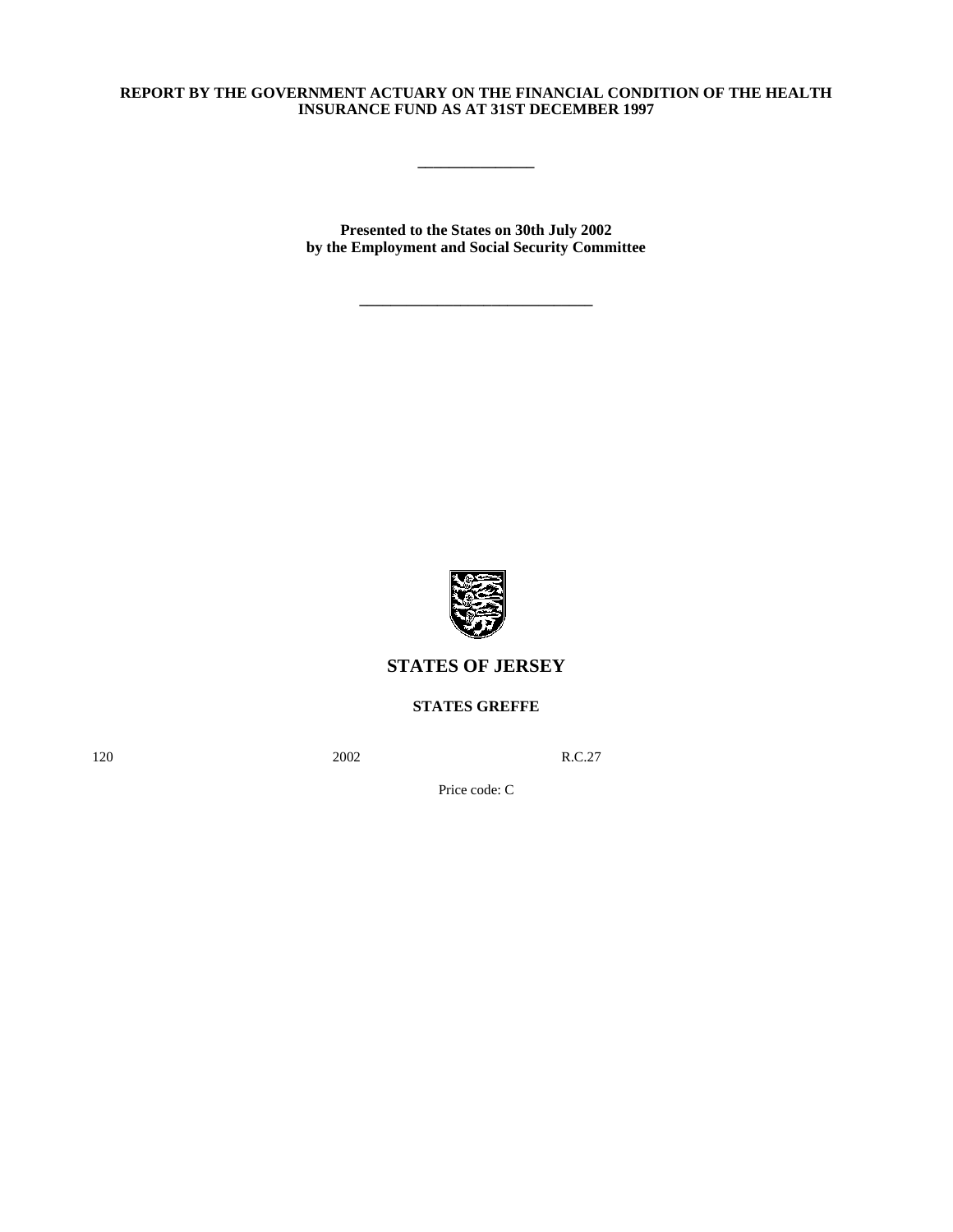#### **HEALTH INSURANCE (JERSEY) LAW 1967** \_\_\_\_\_\_\_\_\_\_\_\_

## **REPORT BY THE GOVERNMENT ACTUARY ON THE FINANCIAL CONDITION OF THE HEALTH INSURANCE FUND AS AT 31ST DECEMBER 1997**

To the President and Members of the Social Security Committee of the States of Jersey -

Article 31(1) of the Health Insurance (Jersey) Law 1967 requires the actuary to review the operation of the Law at intervals not exceeding five years and to report to the Committee on the financial condition of the Health Insurance Fund and on the adequacy or otherwise of the contributions payable under the Law to support the prescribed benefits. As requested I have carried out a review as at 31st December 1997, covering the period of five financial years from 1st October 1992. I submit the following report which includes a projection for the Health Insurance Fund up to 31st December 2004.

## **Introduction**

- 1.1 My previous review as at 30th September 1992 reported that expenditure on medical and pharmaceutical benefit had been held just within the available income from contributions and interest. The Fund had fallen to a level of about 4 months' expenditure. I recommended that the Fund should have a minimum balance of between 3 and 5 months' expenditure in order to allow for uncertainties.
- 1.2 However, in 1992-93, the balance in the Fund dropped to a level of about 3 months' expenditure. The contribution rate was therefore increased from 1.5% to 2% from January 1994. This enabled the Fund to increase slowly in relation to benefit expenditure throughout the rest of the quinquennium, in spite of part of the contribution increase being used to finance 60 per cent of the expenditure in respect of Health Insurance Exceptions (H.I.E.s) and all o the expenditure on gluten free food vouchers. By the end of the quinquennium (December 1997), the Fund was equivalent to about 6 months' expenditure. By December 2000, it had increased further, to around 15 months' average expenditure.
- 1.3 The Committee's policy is now that, in order to provide sufficient time to give appropriate notice to employers of any required changes to the contribution rate, it is reasonable to aim for the Fund to be about 12 months' expenditure.
- 1.4 The contribution income has been relatively buoyant in recent years and provided there are no sudden changes in the economy or in the relative levels of benefits and earnings, it is likely that the Fund will continue to grow for the period up to December 2004.

#### **Transactions of the Health Insurance Fund in the period from 1st October 1992 to 31st December 1997**

2.1 The transactions of the Health Insurance Fund in the period under review and in the immediately preceding year are summarized in Table 1. The 199697 financial year covered a 15-month period ending on 31st December 1997. The ratios shown in the final column of Table 1 giving the increase between 1991-92 and 1996-97 take account of the extra length of the final financial year.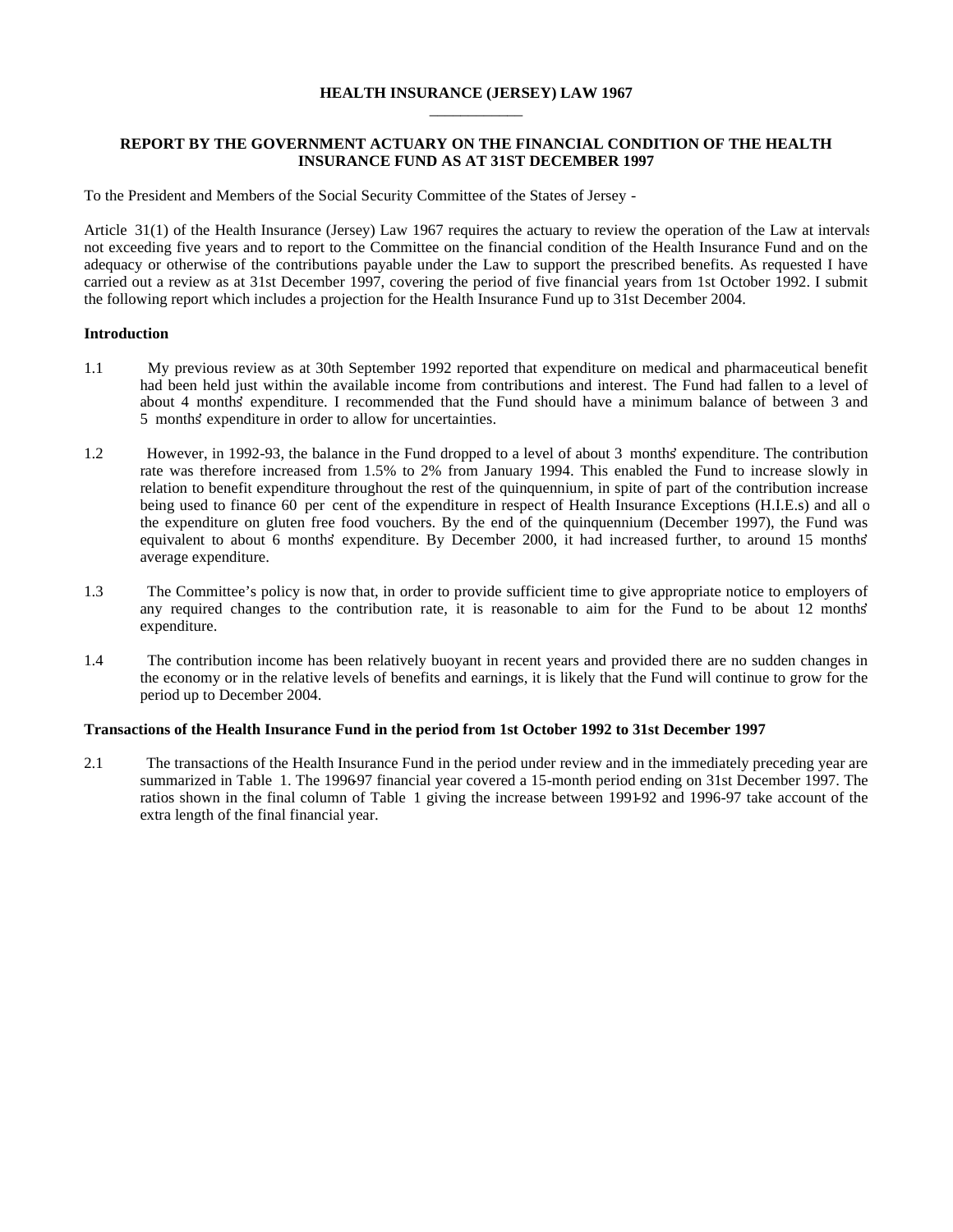|                                                           |        |        | 1993-4 |        |        | 1996-7 | 96-97                  |
|-----------------------------------------------------------|--------|--------|--------|--------|--------|--------|------------------------|
|                                                           | 1991-2 | 1992-3 | $[1]$  | 1994-5 | 1995-6 | [2]    | $\frac{[3]}{]}$        |
|                                                           |        |        |        |        |        |        | 91-92                  |
| <b>Fund at 1st October</b>                                | 2,437  | 2,245  | 1,839  | 2,643  | 3,808  | 5,207  |                        |
| tributions - Allocated to Health<br><b>Insurance Fund</b> | 7,828  | 8,003  | 9,796  | 10,478 | 12,635 | 15,154 | 1.55                   |
| atributions - Allocated to H.I.E.                         |        |        | 837    | 1,258  | 1,258  | 1,603  |                        |
| <b>Total Contribution Income</b>                          | 7,828  | 8,003  | 10,634 | 11,736 | 12,635 | 16,757 | $1.71^{3}$             |
| States of Jersey Vote (H.I.E.)                            | 1,610  | 1,817  | 1,062  | 838    | 839    | 1,069  |                        |
| <b>Interest Income</b>                                    | 176    | 103    | 83     | 180    | 210    | 415    |                        |
| <b>Total Income</b>                                       | 9,613  | 9,922  | 11,778 | 12,754 | 13,684 | 18,241 |                        |
| <b>Expenditure financed from</b><br>contributions         |        |        |        |        |        |        |                        |
| <b>Medical Benefit</b>                                    | 3,146  | 3,103  | 3,295  | 3,274  | 3,475  | 4,834  | 1.23                   |
| <b>Pharmaceutical Benefit</b>                             | 4,609  | 4,729  | 5,047  | 5,484  | 6,020  | 7,939  | 1.38                   |
| Gluten Free Food Vouchers                                 |        |        | 35     | 49     | 51     | 70     |                        |
| Medical Benefit (H.I.E.)                                  |        |        | 402    | 608    | 557    | 709    |                        |
| Pharmaceutical Benefit (H.I.E.)                           |        |        | 435    | 649    | 702    | 895    |                        |
| Administration                                            | 440    | 680    | 697    | 687    | 641    | 845    | 1.54                   |
| Total expenditure financed by<br>contributions            | 8,195  | 8,512  | 9.912  | 10,752 | 11.445 | 15,291 | 1.49                   |
| enditure financed by States of<br><b>Jersey Vote</b>      |        |        |        |        |        |        |                        |
| <b>Medical Benefit</b>                                    | 830    | 923    | 510    | 406    | 371    | 473    | $1.42 \frac{[4]}{[4]}$ |
| <b>Pharmaceutical Benefit</b>                             | 780    | 894    | 552    | 433    | 468    | 596    | 1.91 <sup>4</sup>      |
| <i>xpenditure financed by States</i>                      | 1,610  | 1,817  | 1.062  | 838    | 839    | 1,069  | 0.53                   |
| <b>Total Fund Expenditure</b>                             | 9,805  | 10,329 | 10,973 | 11,590 | 12,284 | 16,360 | 1.33                   |

*(£ thousands)*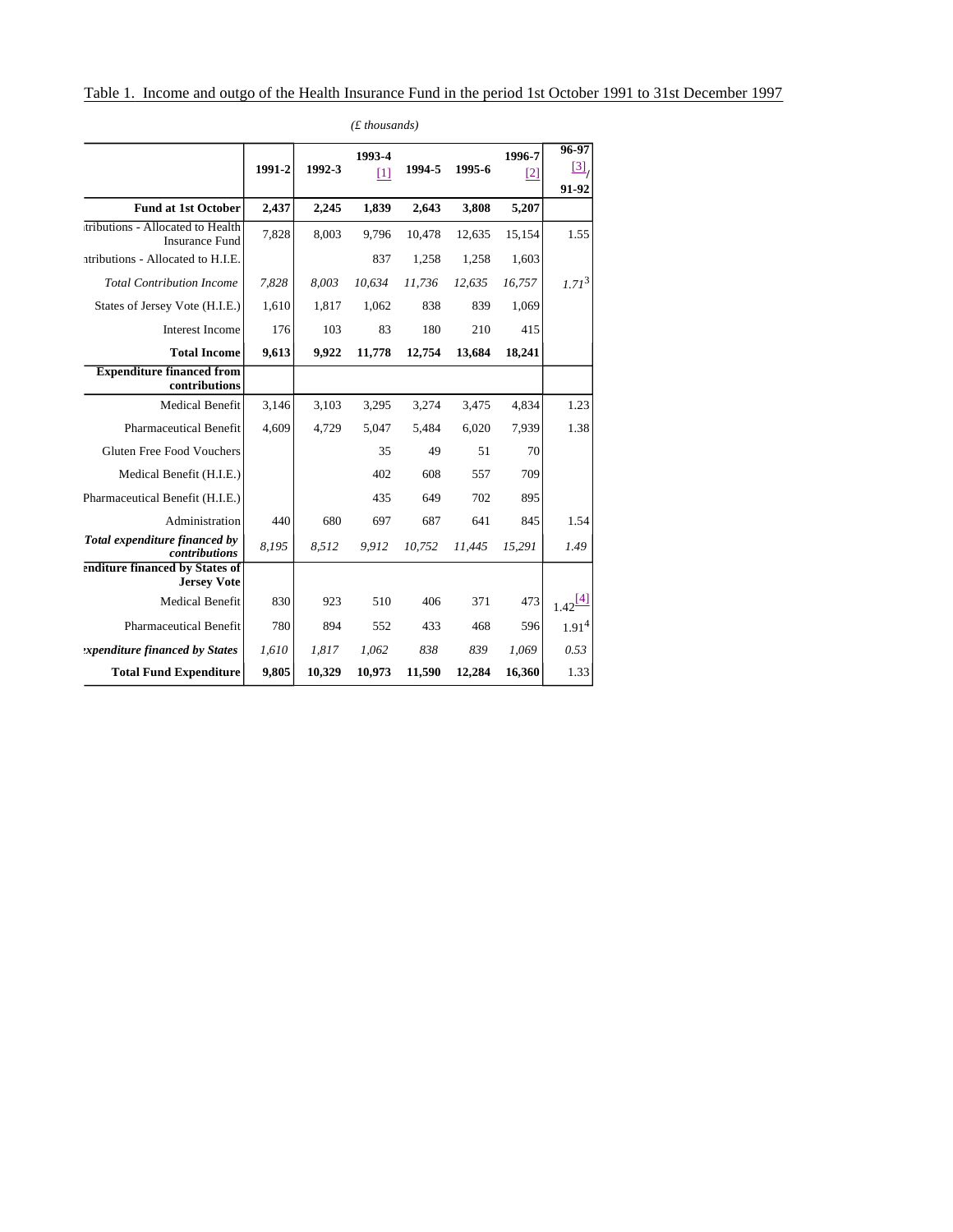| Excess of income over outgo    | $-192$ | -407  | 805   | 1.164 | 1.400 | 1.881     |  |
|--------------------------------|--------|-------|-------|-------|-------|-----------|--|
| Fund at 30th September         | 2,245  | 1.839 | 2,643 | 3,808 | 5.207 | $7.088^5$ |  |
| lean fund/expenditure in terms | 19     |       |       |       | 20    | 26        |  |
| of weeks'                      |        |       |       |       |       |           |  |

- 2.2 The annual total contribution income increased by more than 70% per cent over the five years as a result of the combined effect of the increase in the contribution rate from 1.5% to 2% in January 1994, increases in the general level of earnings and a rise in the number of contributors. Between 1991-92 and 1996-97 the numbers contributing increased on average by over 1 per cent a year.Compared with contribution income, expenditure on medical benefit rose at the much lower rate of just over 20 per cent, mainly due to the very small increase in the rate of medical benefit in the first part of the quinquennium, which was in turn due to the low level of the Fund at that time. Expenditure on pharmaceutical benefit increased rather faster, by just under 40 per cent. Expenditure exceeded income in the year 1992-93, but the position was reversed in 1993-94 following the contribution increase and continued to improve thereafter.
- 2.3 The mean balance in the Fund during 1996-97 represented about 26 weeks' expenditure in that year, or 24 weeks' expenditure including benefits payable to H.I.E.s. This is a significant improvement on the position in 1992-93, when the mean balance represented only 12 weeks' expenditure (excluding H.I.E.s). The mean balance at December 1997 was slightly higher than I recommended in my past report, but still lower than the target balance agreed by the States' Employment and Social Security Committee. Since that date, the mean balance has increased substantially as contribution income has been particularly buoyant and substantial surpluses have been generated.
- 2.4 The number of people covered for benefits grew over the 5-year period under review: a very small increase of about 0.5 per cent in Ordinary members and a much higher increase of 16 per cent in the number of individuals with H.I.E. status. Detailed figures on the numbers covered are shown in Table 2. Since the end of the quinquennium, the number of Ordinary members has increased at a slightly faster rate than during the quinquennium, whilst the number of H.I.E.s has fallen.
- 2.5 The number of claims for medical benefit increased at a significantly faster rate than the increase in the number of Ordinary members, whereas medical benefit claims from H.I.E.s increased at a slower rate than the increase in the number of H.I.E.s. The number of claims for pharmaceutical benefit from H.I.E.s increased in line with the change in the number of H.I.E.s but, for Ordinary members, it increased at a much faster rate than the modest rise in the membership.

Table 2. Number of persons in the scheme at the mid-point of each year (mid 1997 for the 1996-97 financial year) from 1st October 1991 to 31st December 1997

| Year                 | <b>Ordinary Members</b> | <b>Health Insurance</b>     |                                                                  |
|----------------------|-------------------------|-----------------------------|------------------------------------------------------------------|
|                      |                         | <b>Exceptions (H.I.E.s)</b> | Analysis of medical benefits paid                                |
| 1991-92              | 80.830                  | 3.370                       |                                                                  |
| 1992-93              | 80.742                  | 3,578 3.1                   | Medical benefit is payable from the Health                       |
| 1993-94              | 80.691                  | 3,709                       | Insurance Fund when an Ordinary member                           |
| 1994-95              | 80.679                  | 3.821                       | consults his or her general medical practitioner.                |
| 1995-96              | 81.264                  | 3,886                       | The amount of benefit per consultation is fixed                  |
| 1996-97              | 81.225                  | 3.925                       | each year by the States. In 1991-92 the medical                  |
| Ratio of 96-97/91-92 | 1.005                   | 1.16                        | benefit payable $(\text{\pounds}8.80)$ represented 49 per cent c |
|                      |                         |                             | the average charge for a surgery consultation. By                |

1996-97 the level of medical benefit had increased to £10.00, representing 47 per cent of the average charge for surgery consultation in that year. It has subsequently (October 1999) been increased to £10.50 per consultation.

- 3.2 For those on low incomes who are granted H.I.E. status, a fixed scale of charges is agreed each year for medical services of different kinds. The Fund now meets 60 per cent of these charges and is subsequently reimbursed by th States out of general revenue for the balance of the cost.
- 3.3 A summary of the medical benefit levels and average charges over the period 1991-92 to 1996-97 is given in Table 3.

#### Table 3. Medical benefits and doctors' basic charges in the period 1st October 1991 to 31st December 1997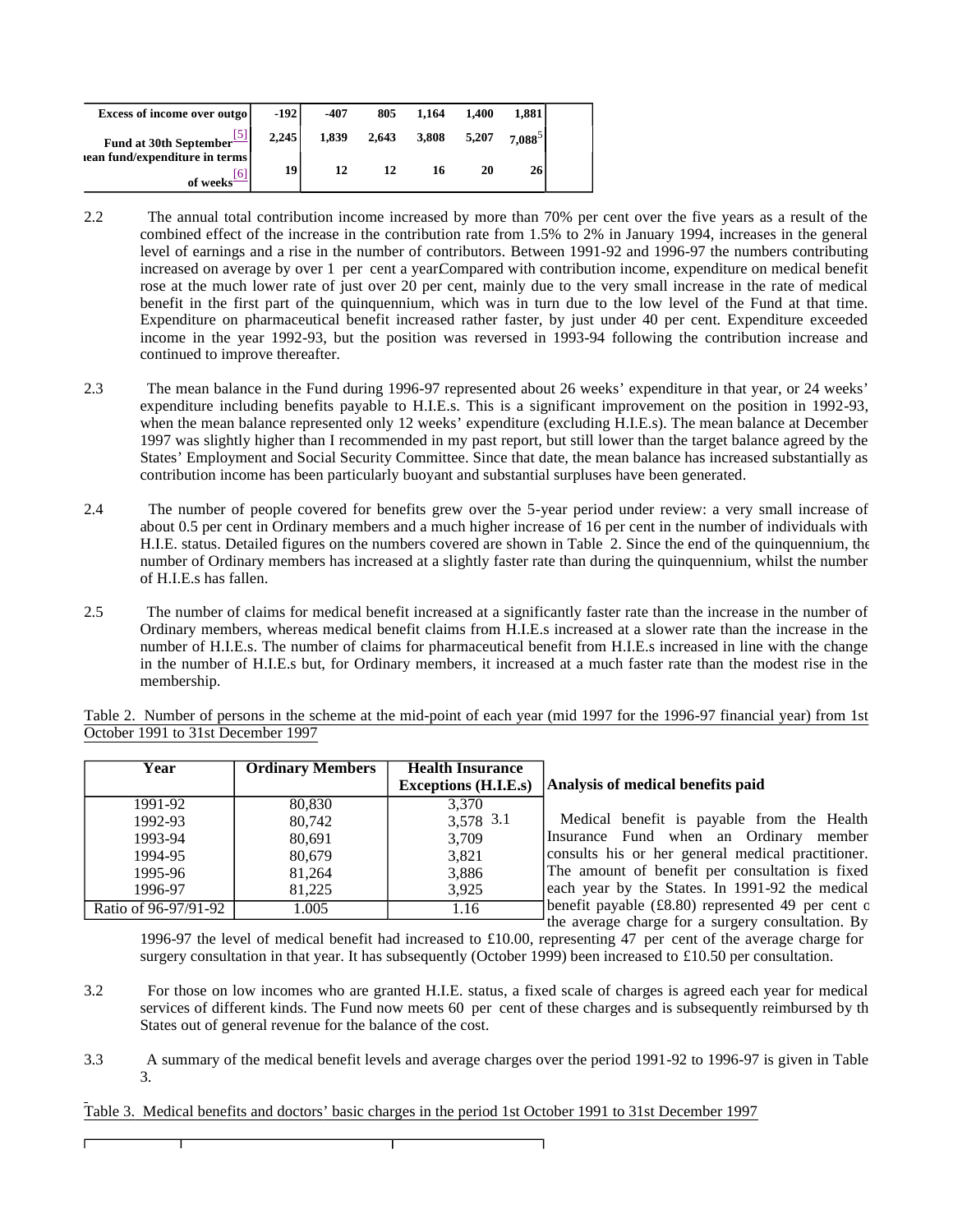|             |                      | <b>Ordinary Members</b>   | <b>Health Insurance</b><br>Exceptions (H.I.E.s) |
|-------------|----------------------|---------------------------|-------------------------------------------------|
| Year        | Average<br>charge    | <b>Medical</b><br>benefit | Average<br>charge                               |
|             | for surgery<br>visit |                           | for surgery<br>visit                            |
| 1991-92     | 18.00                | 8.80                      | 17.33                                           |
| 1992-93     | 18.84                | 8.80                      | 18.96                                           |
| 1993-94     | 19.25                | 9.00                      | 17.43                                           |
| 1994-95     | 19.54                | 9.00                      | 18.44                                           |
| 1995-96     | 20.86                | 9.50                      | 18.32                                           |
| 1996-97     | 21.27                | 10.00                     | 18.41                                           |
| 96-97/91-92 | 1.18                 | l.14                      | 1.06                                            |

3.4 Table 4 shows the number of occasions on which Ordinary members have consulted their doctors in recent years, resulting in a claim on the Fund, and the average number of such consultations per person covered by the scheme. The corresponding figures are also given for medical consultations by H.I.E.s.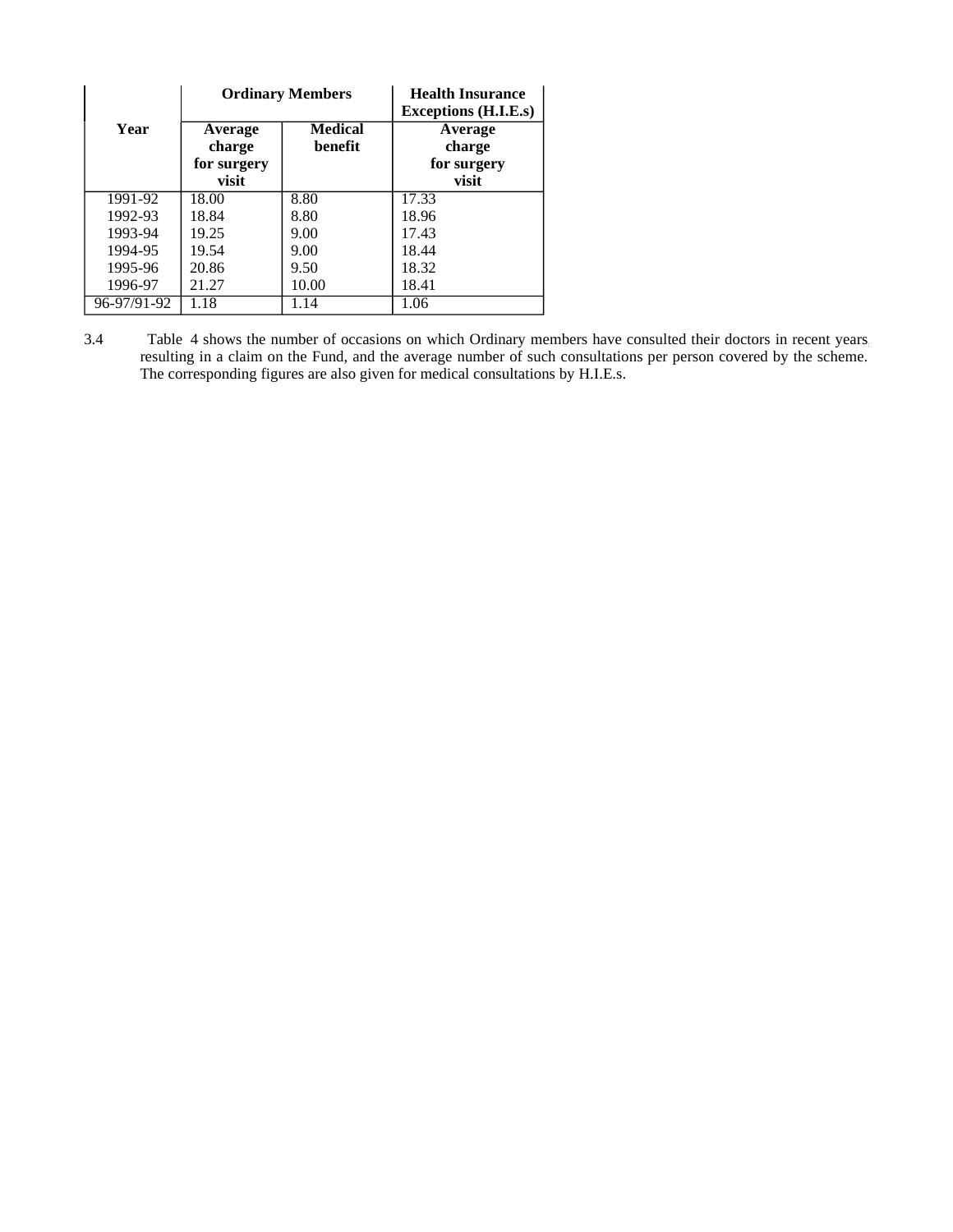|                          | <b>Ordinary Members</b>         |                                           | <b>Health Insurance</b><br><b>Exceptions (H.I.E.s)</b> |                                           |
|--------------------------|---------------------------------|-------------------------------------------|--------------------------------------------------------|-------------------------------------------|
| <b>Financial</b><br>Year | Number of<br><i>attendances</i> | <b>Number</b><br>per<br>person<br>covered | Number of<br><i>attendances</i>                        | <b>Number</b><br>per<br>person<br>covered |
| 1991-92                  | 357,474                         | 4.42                                      | 47,874                                                 | 14.21                                     |
| 1992-93                  | 352.640                         | 4.37                                      | 48.676                                                 | 13.60                                     |
| 1993-94                  | 364,776                         | 4.52                                      | 52.313                                                 | 14.10                                     |
| 1994-95                  | 365,730                         | 4.53                                      | 54,973                                                 | 14.39                                     |
| 1995-96                  | 366,988                         | 4.52                                      | 50,616                                                 | 13.03                                     |
| $1996-97$ <sup>[7]</sup> | 383.404                         | 4.72                                      | 51.351                                                 | 13.08                                     |
| $96 - 97/91 -$           | 1.07                            | 1.07                                      | 1.07                                                   | 0.92                                      |
| 92                       |                                 |                                           |                                                        |                                           |

3.5 The number of attendances by Ordinary members and by H.I.E.s each rose by 7 per cent over the five years. For Ordinary members, this is a significantly higher rate of increase than is implied by the increase in the numbers covered, with much of the increase taking place in 1997. For H.I.E.s, the increase in attendances was less than the increase in the number of H.I.E.s, reflecting a reversal of the previous upward trend in the number of attendances per H.I.E.

# **Analysis of pharmaceutical benefits paid**

4.1 Pharmaceutical benefit is payable when a general medical practitioner prescribes medicines or drugs, provided that they are from an approved list of such preparations. For a person covered by the scheme, the Fund meets the cost, subject to a prescription charge payable by Ordinary members. This is a fixed charge per item. Table 5 shows the total number of items prescribed year by year for Ordinary members and H.I.E.s separately, and the average number of items per person each year in the two categories.

|                                                                                               |                                                                | <b>Ordinary Members</b>                       |                                                       | <b>Health Insurance</b><br><b>Exceptions (H.I.E.s)</b>         |                                                    |                                                       |  |  |
|-----------------------------------------------------------------------------------------------|----------------------------------------------------------------|-----------------------------------------------|-------------------------------------------------------|----------------------------------------------------------------|----------------------------------------------------|-------------------------------------------------------|--|--|
| Year                                                                                          | <b>Total</b><br>number<br>of items                             | Average<br>number<br>per<br>person            | <b>Number</b><br>of items<br>per<br>doctor's<br>visit | <b>Total</b><br>number<br>of items                             | Average<br>number<br>per<br>person                 | <b>Number</b><br>of items<br>per<br>doctor's<br>visit |  |  |
| 1991-<br>92<br>1992-<br>93<br>1993-<br>94<br>1994-<br>95<br>1995-<br>96<br>1996-<br>$97^{81}$ | 725,526<br>735,605<br>761,586<br>775,448<br>802,196<br>821,541 | 8.98<br>9.11<br>9.44<br>9.61<br>9.87<br>10.11 | 2.03<br>2.09<br>2.09<br>2.12<br>2.19<br>2.14          | 116,942<br>124,005<br>129,892<br>135,757<br>134,785<br>137,978 | 34.70<br>34.66<br>35.02<br>35.53<br>34.68<br>35.15 | 2.44<br>2.55<br>2.48<br>2.47<br>2.66<br>2.69          |  |  |
| $96-$<br>$97/91 -$<br>92                                                                      | 1.13                                                           | 1.13                                          |                                                       | 1.18                                                           | 1.01                                               |                                                       |  |  |

Table 5. Number of prescription items in the period 1st October 1991 to 31st December 1997

4.2 The total number of prescription items increased from 842,000 in 1991-92 to 960,000 in 1997, an increase of 14 per cent. The number of prescription items rose by 13 per cent over the fiveyear period for Ordinary members and by 18 per cent for H.I.E.s. I assumed in my previous review that the number of prescriptions would roughly follow th change in the number of members (i.e. the number per member would remain stable). This has been broadly borne out for the H.I.E.s, but for the Ordinary members the number of prescription items per member has risen by an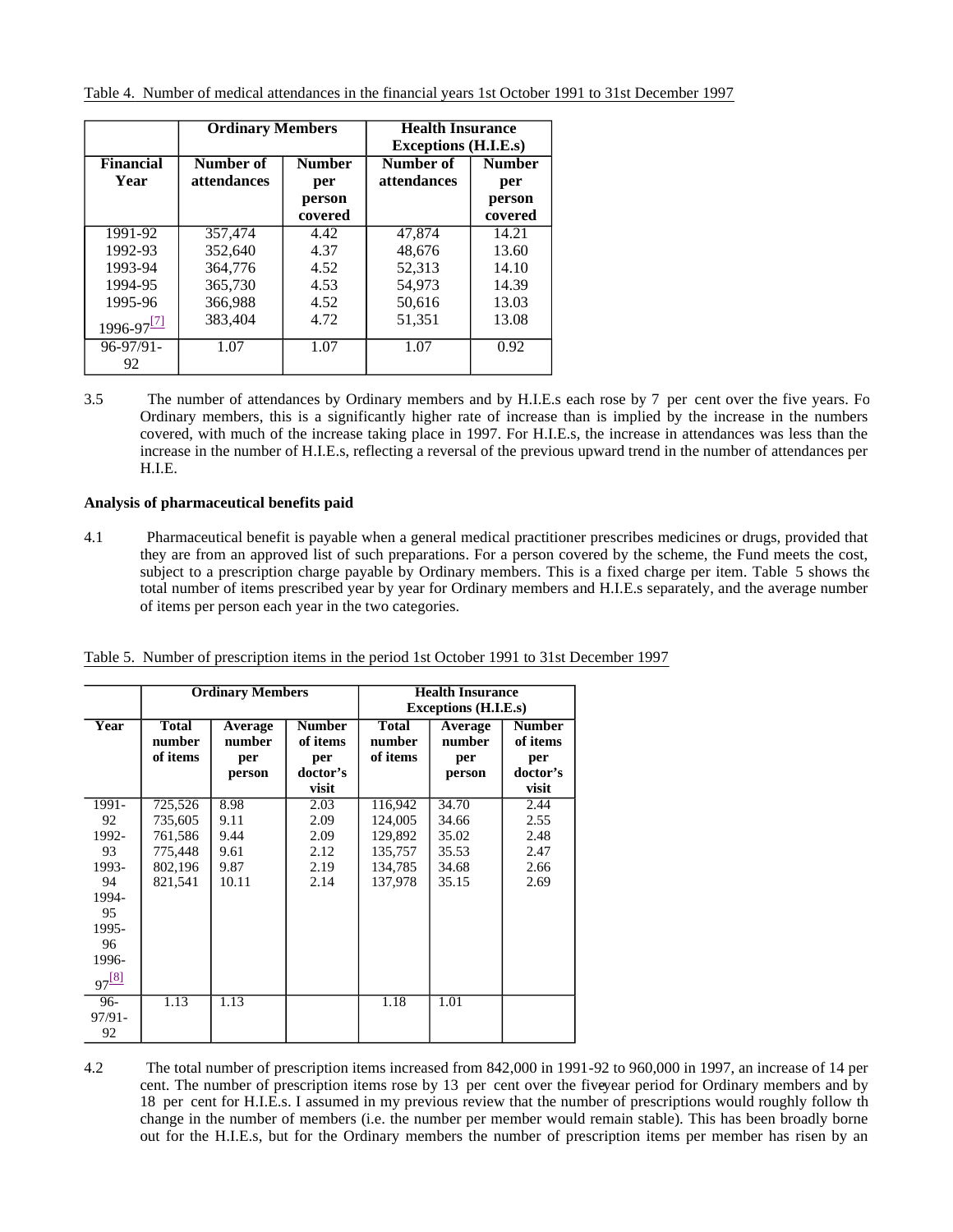average of 2.4 per cent a year.

- 4.3 Since December 1997, the average number of items per Ordinary member has continued to rise, and furthermore the average for H.I.E.s has also started to increase, a change from the stable rate during the quinquennium under review.
- 4.4 Table 6 shows, for each year from 1991-92 to 1996-97, the average total cost per item, including remuneration of suppliers, and the fixed prescription charge paid for each item by Ordinary members. The prescription charge for Ordinary members has subsequently (October 1999) been increased to £1.80 per item. Table 6. Prescription costs in the period 1st October 1991 to 31st December 1997

|                    | All<br>members         | <b>Ordinary Members</b> | <b>Health</b><br><b>Insurance</b><br><b>Exceptions</b><br>(H.I.E.s) |                        |  |          |
|--------------------|------------------------|-------------------------|---------------------------------------------------------------------|------------------------|--|----------|
| Year               | Average<br>total gross | Average<br>total gross  | <b>Prescription</b><br><b>Charge</b>                                | Average<br>total gross |  |          |
|                    | cost per               | cost per                |                                                                     |                        |  | cost per |
|                    | item                   | item                    |                                                                     | item                   |  |          |
|                    | £                      | £                       | £                                                                   | £                      |  |          |
|                    | 7.17                   |                         |                                                                     |                        |  |          |
| 1991-92<br>1992-93 | 7.48                   | 7.25<br>7.63            | 0.90<br>1.20                                                        | 6.67<br>7.21           |  |          |
| 1993-94            | 8.05                   | 8.13                    | 1.50                                                                | 7.60                   |  |          |
| 1994-95            | 8.48                   | 8.57                    | 1.50                                                                | 7.97                   |  |          |
| 1995-96            | 8.96                   | 9.00                    | 1.50                                                                | 8.68                   |  |          |
| 1996-97            | 9.31                   | 9.42                    | 1.65                                                                | 8.68                   |  |          |
| $96 - 97/91 -$     | 1.30                   | 1.30                    | 1.83                                                                | 1.30                   |  |          |
| 92                 |                        |                         |                                                                     |                        |  |          |

4.5 The average total cost per item for both Ordinary members and H.I.E.s has increased by 30 per cent in the past 5 years. The prescription charge paid by Ordinary members represented 12 per cent of the average total cost per item in 1991-92. It rose to 16 per cent in 1992-93, when the prescription charge was increased by £0.30, rising to 18 per cent in 1993-94 when the prescription charge was increased again. The percentage fell in 1994-95 and 1995- 96 since no increase to the charge was made in those years. The charge increased to £1.65 in 1996-97, which was again 18% of the gross cost.

#### **Estimated future income and expenditure**

- 5.1 Income in the future will be determined by the numbers contributing to the scheme and the earnings on which contributions are levied. Expenditure will depend upon the numbers in the population, on the proportion of them who claim benefit, the frequency with which they do so and the amount of benefit paid in each case. I have provided estimates of future income and expenditure for the period up to and including 2004 ("the projection period"). Actual data on contributions and expenditure is available up to 2000 and therefore the figures for 2000 have been used as the base for the projections.
- 5.2 Over the five years under review, the rate of increase in the Jersey cost of living index has averaged just over 3.5 per cent a year. This is significantly lower than the rate of 5.5 per cent a year assumed in my previous report. In general, inflation expectations in the short term are lower now than they have been in the past 20 years and I have decided to assume that the increases in the cost of living index will be 4 per cent a year for the remainder of th projection period. This affects the costs and charges where it is assumed that the level would change in line with this Index, details of which are given in paragraph 5.5 below. Over the 5 year review period, the increases in averag earnings are estimated to have averaged just over 5 per cent a year, some 1.5 per cent a year higher than  $t$ increases in prices. Although the gap varies from year to year, I consider this difference to be reasonable for the average over the projection period and have therefore assumed that the increase in earnings will be 1.5 per cent year greater than the increase in prices for each year.
- 5.3 Recent population projections made for Jersey indicate that the total population will grow only slightly over the next few years. As the number of Ordinary members increased slowly during the last 5 years, broadly in line with population trends, I have assumed that this trend would continue and the number of Ordinary members will continue to increase in future, in line with the change in the total population.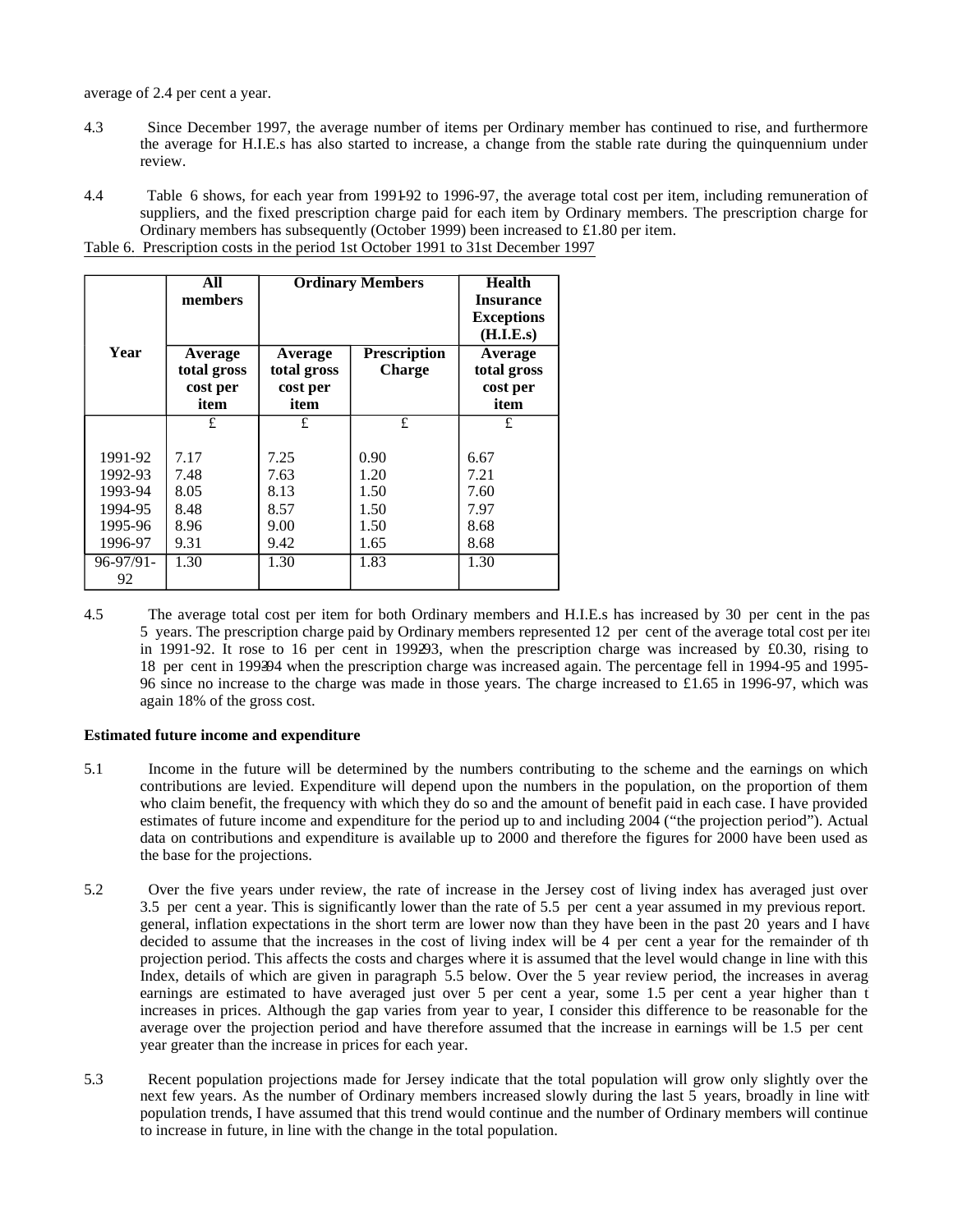- 5.4 The proportion of the population over pension age is expected to increase slowly in the near future, with the highest rate of increase being at the oldest ages. However, in view of the recent fall in the number of H.I.E.s after the increase during the quinquennium under review, I have assumed that the number of H.I.E. members will remain unchanged at the 2000 level for the remainder of the projection period.
- 5.5 The following assumptions have been made about the rates of claim and their costs
	- (i) The number of medical consultations per member will remain constant at their 2000 levels for both Ordinary members and H.I.E.s (4.68 and 12.63 respectively).
	- (ii) The medical benefit will increase from its 2000 level in line with the cost of living index.
	- (iii) The average number of prescription items for each Ordinary member will increase from the 2000 level (10.53) at the rate of 2.4 per cent a year, the average rate of increase over the five years under review. For H.I.E.s, it was assumed that the average number of items per member would remain constant at the 2000 level (38.26).
	- (iv) The medicine cost per item prescribed for both Ordinary members and H.I.E.s (including the dispensing fee and net of the purchase discount) will rise in line with the cost of living index.
	- (v) Prescription charges will increase from its 2000 level in line with the cost of living index.
	- (vi) Expenditure on gluten free food vouchers is assumed to grow at 5 per cent a year, slightly more than the increase in prices and the membership. This is intended to make some allowance for a continuation in the rise in expenditure on this benefit since its introduction in 1993-94.
- 5.6 The costs of administration comprise mainly the costs of staff and services, both of which are related to the general movement in earnings. I have therefore assumed that the costs will increase in future in line with the above assumption for average earnings increases.
- 5.7 In view of the increasing size of the Fund, the level of investment income earned in future is an increasingly important factor affecting the future progress of the Fund. The Fund is currently invested in bank deposits to ensure adequate liquidity. For these projections, I have assumed that this policy will continue and result in an average rate of investment return of 4.75 per cent a year, midway between the rates of increase in consumer prices and average earnings.
- 5.8 Estimates of income and outgo for the period up to 31st December 2004 are shown in Table 7. It will be seen that, on the basis of the above assumptions, income is projected to exceed expenditure by an increasing margin and as a result the Fund is projected to increase substantially up to the end of the projection period.
- 5.9 The impact on the projection results of varying some of the main assumptions is set out in section 6 below.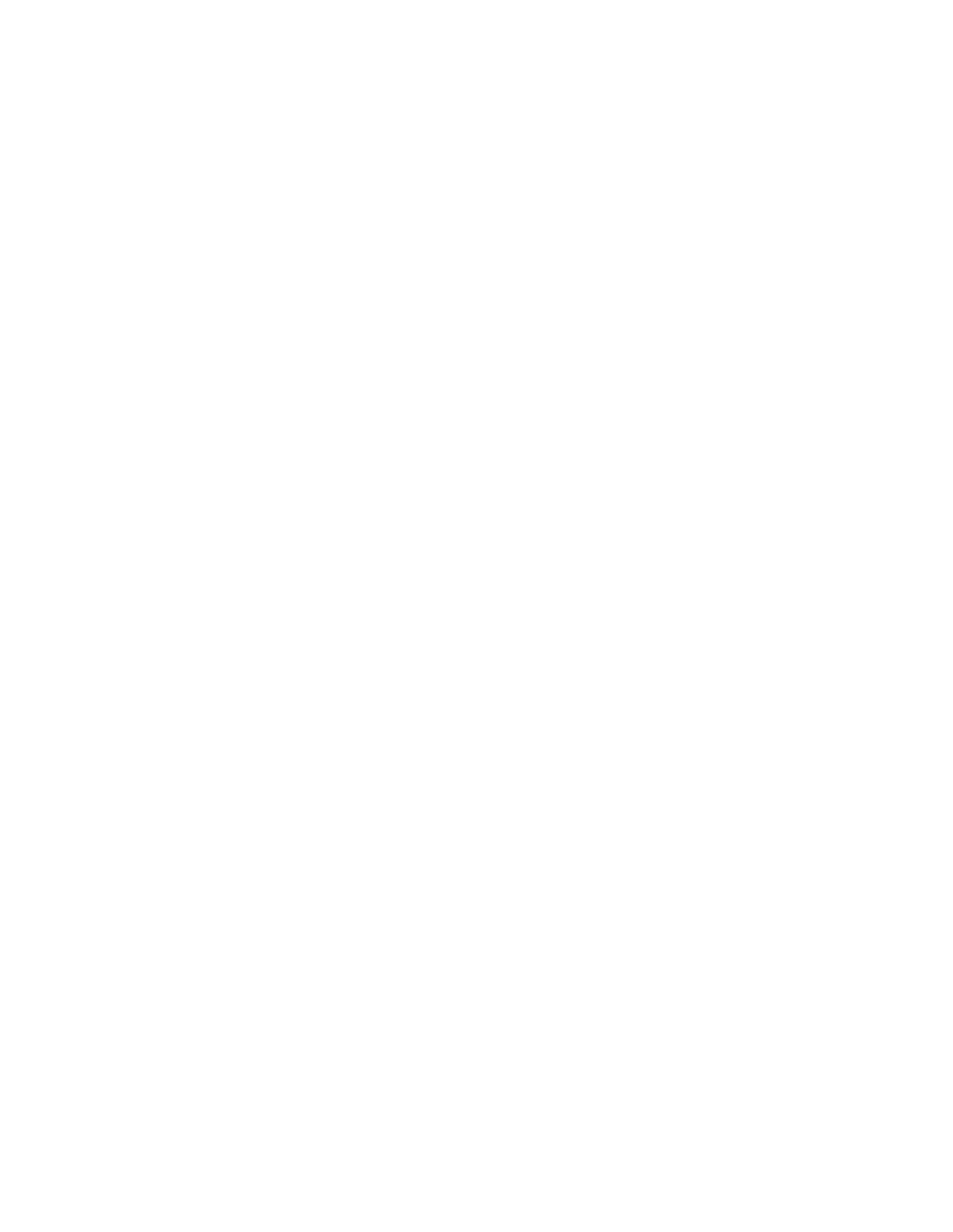#### **Sensitivity analysis**

- 6.1 The results of the projection of future income and outgo of the Health Insurance Fund are dependent on the assumptions made. Some of the assumptions relate to factors over which control can be exercised, such as the future level of medical benefit and prescription charges. However most, and in particular the level of contribution income, depend on external factors such as the level of economic activity and movements in the general level of earnings.
- 6.2 In order to study the sensitivity of the results to the different assumptions, Table 8 shows how the projected size of the Fund, expressed in terms of weeks of expenditure (as given in Table 7), would increase or decrease as a result of changing various key assumptions. For clarity, each change has been considered independently, although in practice they might be combined. For scenarios (ii) and (iii) (higher and lower price rises) it has been assumed that there would be no change to the level of earnings increases.

Table 8. Estimated change in the amount of the Fund projected in Table 7, expressed in terms of weeks of expenditure, resulting from varying key assumptions

|       |                                                                      |          | (weeks)                     |      |       |
|-------|----------------------------------------------------------------------|----------|-----------------------------|------|-------|
|       |                                                                      | 2001     | 2002                        | 2003 | 2004  |
| (i)   | Earnings increases 1% a year lower than<br>assumed                   | $\Omega$ | $-1$                        | $-2$ | $-4$  |
| (ii)  | Price rises 5% a year (1% higher than<br>assumed)                    | $-1$     | $-2$                        | $-5$ | $-7$  |
| (iii) | Price rises 3% a year (1% lower than<br>assumed)                     |          | $\mathcal{D}_{\mathcal{L}}$ | 5    | 8     |
| (iv)  | Number of contributors are 1% lower<br>from $2001$                   | $\Omega$ | $-1$                        | $-3$ | $-5$  |
| (v)   | Prescriptions per Ordinary<br>member<br>increase by extra 1% a year. | $-1$     | $-1$                        | $-3$ | $-5$  |
| (vi)  | Prescriptions per Ordinary<br>member<br>increase by extra 3% a year. | $-2$     | $-4$                        | $-8$ | $-13$ |
| (vii) | Net medicine cost per item increases by<br>an extra 2% a year        | $-1$     | $-3$                        | -6   | $-9$  |

6.3 Table 7 shows that the Fund is projected to be 105 weeks' (just over 2 years') expenditure by the end of the 2004 financial year. The figures in Table 8 show that, even if rather more pessimistic assumptions were made about future contribution income and benefit expenditure, the level of the Fund would still be highly satisfactory.

## **Summary and conclusion**

- 7.1 At the time of the previous review as at 30th September 1992 the Fund was in a poor financial position. This led the Committee to increase prescription charges substantially in 1992 and 1993. More importantly from the overall financial point of view, the contribution rate was increased from  $1.5$  per cent to  $2$  per cent in 19994. Although a relatively small increase in absolute terms, this represented a one third increase in the contribution rate. At the same time the Fund also became responsible for financing 60 per cent of the expenditure in respect of H.I.E.s, and for all expenditure on gluten-free food vouchers. The net effect has been a very significant improvement by 1997 in the financial position of the Fund. The position has continued to improve up to the end of 2000.
- 7.2 Since the last review, the Committee has decided that the financial objective of the Fund is to aim for it to represent between eight and twelve months' expenditure. It is already estimated to be in excess of this range. The projected progress of the Fund up to 2004, based on the main set of assumptions, is shown in Table 7 in section 5. On thes assumptions, the Fund is expected to increase to about two years' benefit expenditure in 2004.
- 7.3 The projection is based on the assumption that most items of expenditure will move in line with consumer price inflation. On this basis, the financial position of the Fund is sound. It is however important to consider the impact on the Fund, in the short and medium term, of any higher increases in expenditure or any new forms of expenditure. The effect of adopting different assumptions is shown in Table 8 in section 6.
- 7.4 Data was not available to enable me to model the impact of ageing on the Fund's finances. However, it is likely that, as the population of Jersey ages, benefit expenditure will tend to increase relative to contribution income. I recommend that the Committee should examine the medium to long term impact of ageing on the Fund's finances. This might be done as part of the next formal actuarial review of the Fund which is due as at 31st December 2002.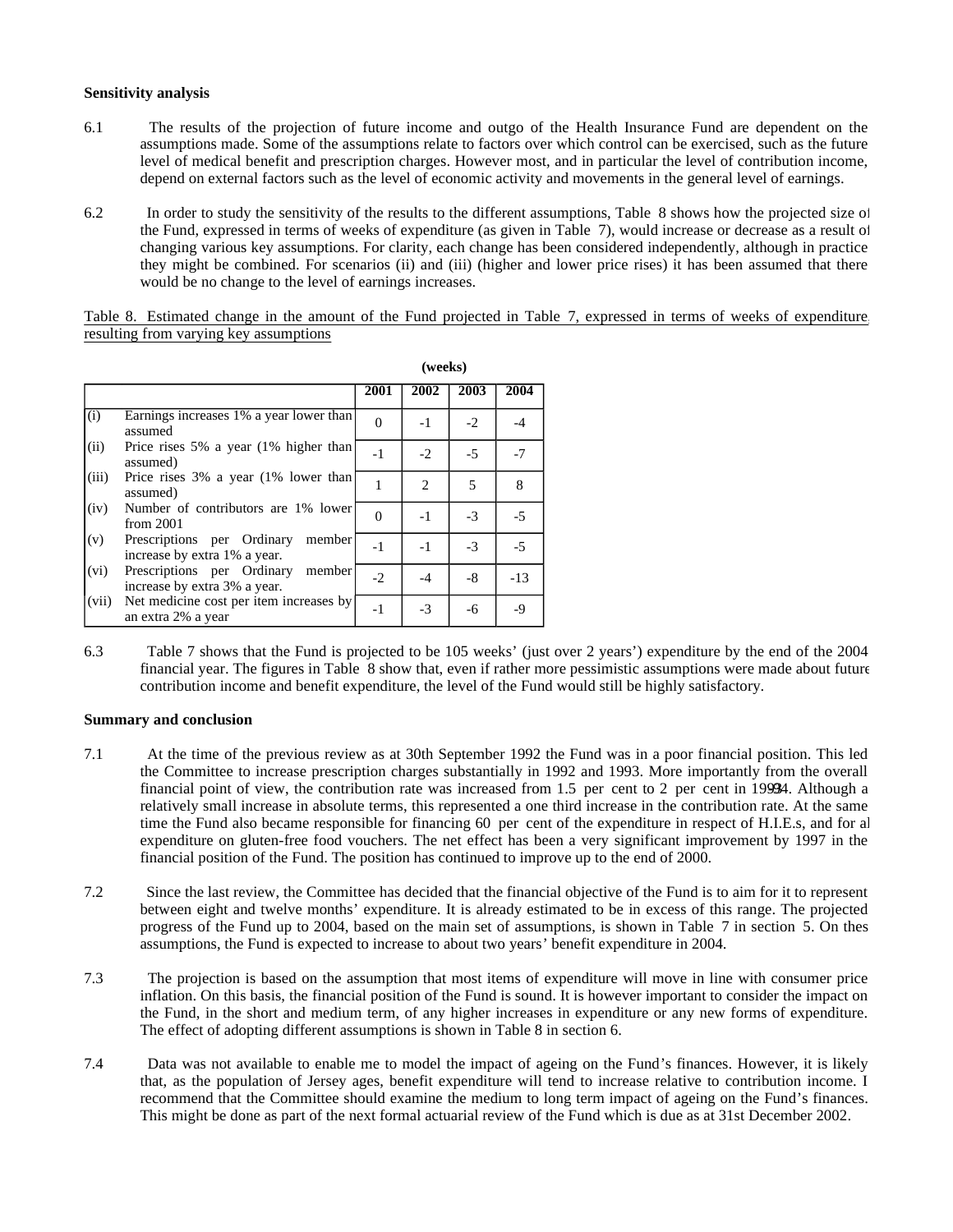7.5 A review should also be made of the future investment policy of the Fund. At present the Fund is entirely invested in bank deposits. When the balance in the Fund was low relative to the annual expenditure, it was important that it was invested in highly secure and liquid investments to provide a suitable level of security against adverse changes in the levels of income or expenditure. As the Fund is now well above what is regarded as its minimum level, consideration should be given to alternative investments which might increase the level of investment return. It is of course vital that the importance of security of the investments is taken fully into account in any such review.

C.D. Daykin Government Actuary 18th June 2002